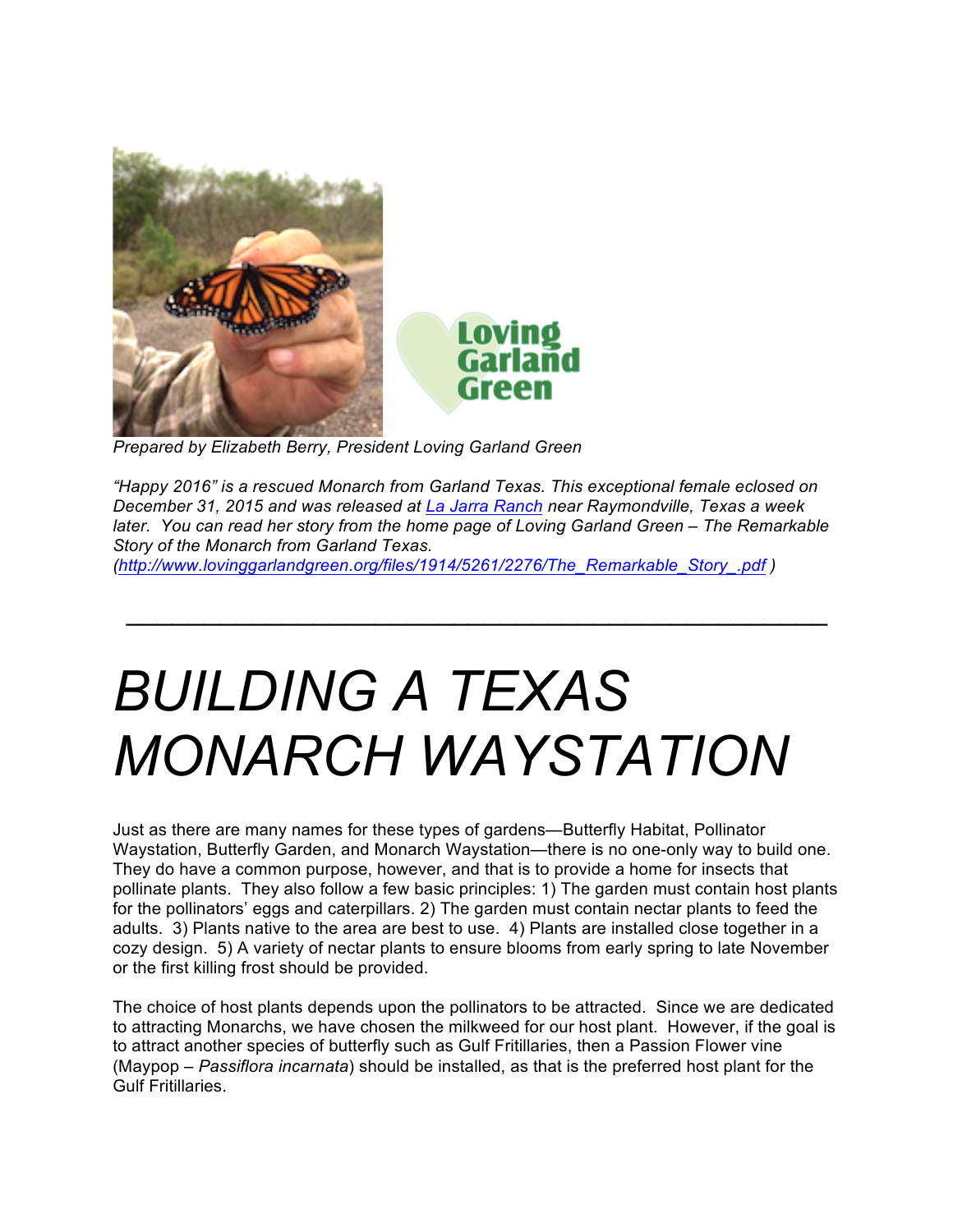

Monarch Butterfly Fall Migration Patterns. Base map source: USGS National Atlas.

*Eastern North American monarchs fly south using several flyways then merge into a single flyway in Central Texas.*

# Why Monarchs and why Texas?

Monarchs (because of their size, beauty, and endangered status) have become the flagship species to call attention to the importance that all pollinators play in the food chain for all living creatures.

Pollinators are responsible for at least 1/3 of all the food we consume and one half of the fats and oils we eat. In addition to that, we use their fibers for our clothing. Populations of the Monarch butterfly (*Danaus plexippus)* have dropped an astonishing 96.5 percent over the past few decades, from an estimated 1 billion in the mid-1990s to just 35 million in early 2014. Conservation groups have been worrying about this decline for several years

Monarch habitats are of particular importance in Texas because this is where Monarchs (our state insect) deposit many of their eggs for the first generation in the spring and also many of their eggs for the fourth generation in late September and throughout October. Northern Mexico and southern Texas are the first places to see milkweed in the spring. Texas is the last place for laying eggs of the fourth generation. In the fall of 2015, we rescued and released 12 from the Garland Community Garden. In addition to these fourth generation Monarchs, other Garland Texas residents released many other Monarchs.

*Note: The fourth generation of Monarchs is the last generation each year to be born (eclose). Unlike the first three generations of the year, the fourth-generation Monarchs live six to seven months. The fourth-generation are the ones that migrate to the Mexican highlands and return in*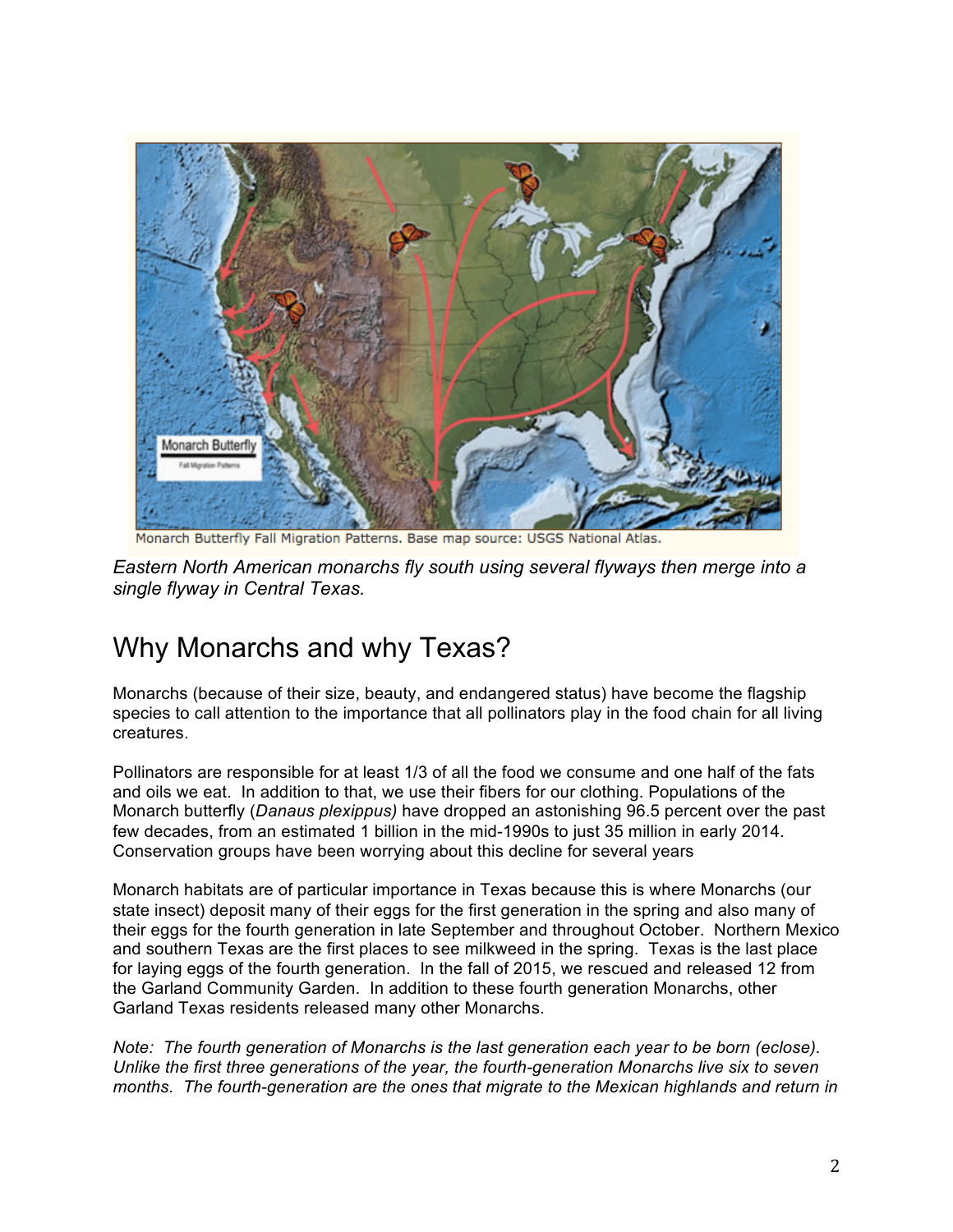*the spring to deposit eggs on milkweed. The first three generations of each year have life spans of two to eight weeks.*

Thus south and central Texas are critical areas to ensure a good supply of milkweed for the Monarch caterpillars in the early spring. Here in north Texas, Milkweed often does not begin to appear until the last week of April or the first week of May. As the Monarch's fourth generation from the previous year migrates north from the Mexican highlands (the last week in March/first week in April) they will lay eggs on milkweed leaves for the first generation of the season. Most of these eggs will be deposited in south Texas.

Monarchs belong to a species of about 300 butterflies called "the milkweed butterflies." Here in North America we only have four species of the milkweed butterflies: the Monarch – *Danaus plexippus*; the Queen – *Danaus gillippus*; the tropical milkweed butterfly – *Lycorea cleobaea*; and the soldier butterfly – *Danaus eresimu*s. They will only deposit their eggs on a milkweed plant.

\_\_\_\_\_\_\_\_\_\_\_\_\_\_\_\_\_\_\_\_\_\_\_\_\_\_\_\_\_\_\_\_\_\_\_\_\_\_\_\_\_\_\_\_\_\_\_\_\_\_\_\_\_\_\_\_\_\_\_\_\_\_\_\_\_\_\_\_\_\_\_\_\_\_\_\_

# BUILDING A MONARCH WAYSTATION

Butterfly gardens—especially those built on public property such as a nook in a park or as part of a schoolyard project—are built and then quickly fall into neglect. This is understandable as people have a tendency to move on once a project is completed. "There, been there, done that—NEXT" is sometimes the mindset. However, any garden, once begun, is an ongoing commitment. Very rarely can any plant be stuck in the ground and then deserted and be expected to survive—especially here in Texas with our unpredictable and often drought conditions.

Keeping the tendency for neglect in mind, I believe that I may have stumbled on a garden design that will work well for gardens that can naturally go for longer periods of time with much less and perhaps even no watering from the human hand. Of course, as much as possible native plants should be used in these gardens; however, even native plants require some water.

# **DESIGN**

Our design concept for a Monarch Waystation is presented on the last page of this document. While following the basic principles for creating a well-designed butterfly garden such as grouping the plants closely together and including a mix of nectar and host plants, it is also is an experimental design that we expect will work particularly well for meeting water requirements in areas affected by drought. This garden is designed to require very little watering—perhaps as little as once every two weeks or even less. The design is a combination of straw bale and hugelkultur. First a hugelkultur bed will be installed in a U shape. Then straw bales will be placed on top of the hugelkultur. The straw bales will be prepared with water and organic fertilizer and soil. Then the plants will be installed in the straw bales.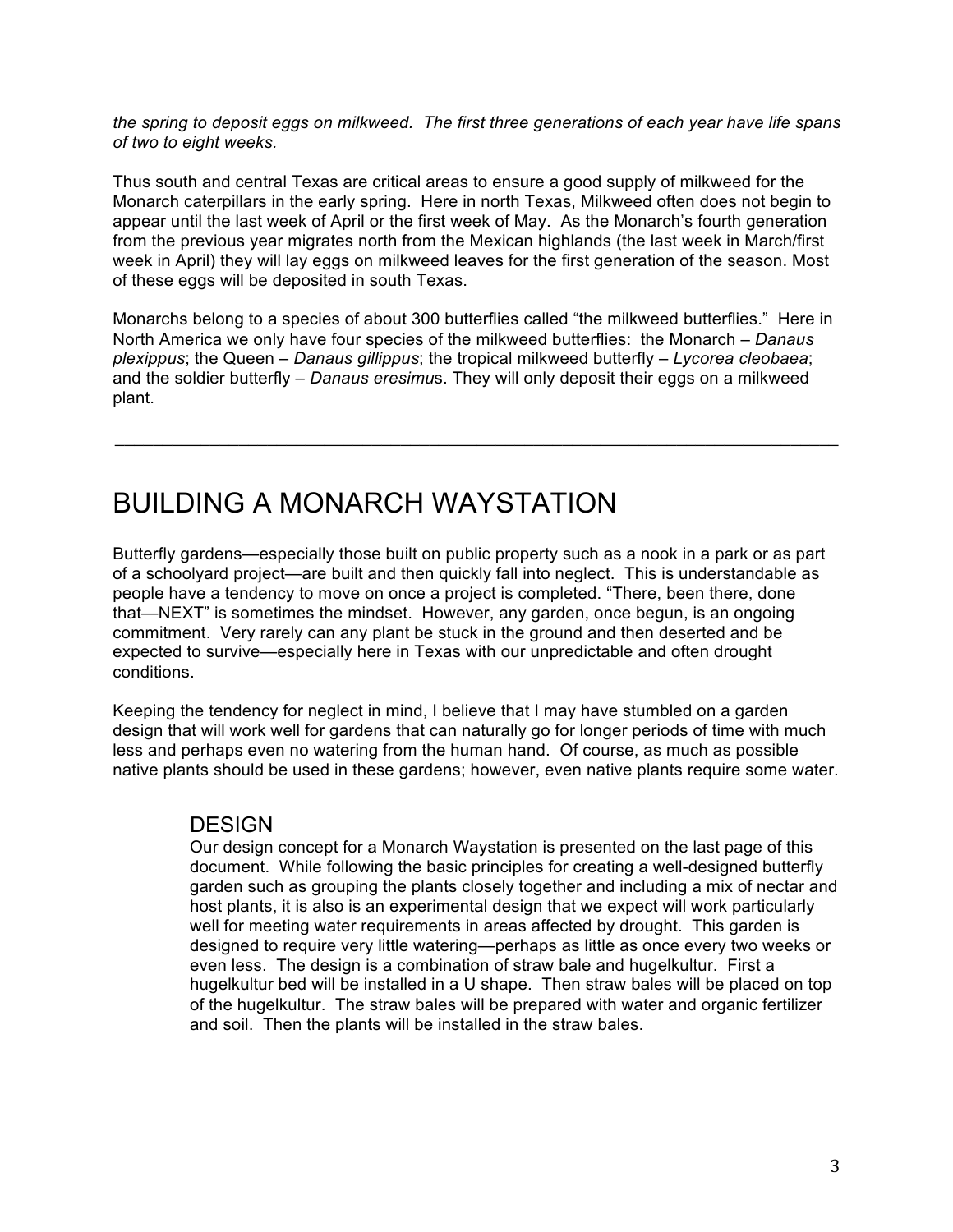# LIST OF INDIGENOUS MILKWEED AND NECTAR PLANTS – Native to North Texas

*(If you live in an area of the USA other than Texas, and even in areas of Texas other than North Texas, consult native plant lists specific to your area. Many of the plants in the list below may be suitable for your area as well but check to be certain.)*

Antelope Horn – *Asclepias asperula* Green Milkweed – *Asclepias viridis* Common Milkweed – *Asclepias syriaca* Turk's Cap – *Malvaviscus drummondii* Autumn Sage – *Salvia greggii* Purple Coneflower – *Echinacea purpurea* Texas Lantana – *Lantana urticoides* Star Aster – *Symphiotricum oblongifolium* Bee Balm – Monarda didyma Indian Blanket – *Gaillardia pulchella* Wand Milkweed – *Asclepias Viridiflora* Shepherd's Needle – *Bidens pilosa* Jupiter's Beard – *Centrantus ruber* Mountain Sage – *Salvia regla* Cowpen Daisy – *Erbesina encelioides* Zinnia Flame Acanthus Pentas – *Pentas lanceolata* Mealy Cup - *Salvia farinacea* Mexican Bush Sage – *Salvia leucantha* Pineapple Sage - *Salvia elegans* Scarlet Sage – *Salvia splendens* Blackeyed Susans – *Rudbeckia hirta* Sumer Beauty – *Allium Tanguticum* Blue Mistflowers – *conoclinium coelestinum*

# TASK SCHEDULE AND MAINTENANCE PROGRAM

The following task schedule and maintenance program is one that I have prepared for a project we are hoping to undertake at one of our local schools in February of 2016. It is provided as an example that you may want to modify to suit the specific needs of your group and the space you have to work with.

# **LAST WEEK FEBRUARY**

- Mark off site
- Gather rotten logs and deliver to site
- Purchase 17 straw (not hay) bales [bales are about three feet long two feet wide and two feet highl
- Deliver straw bales to site.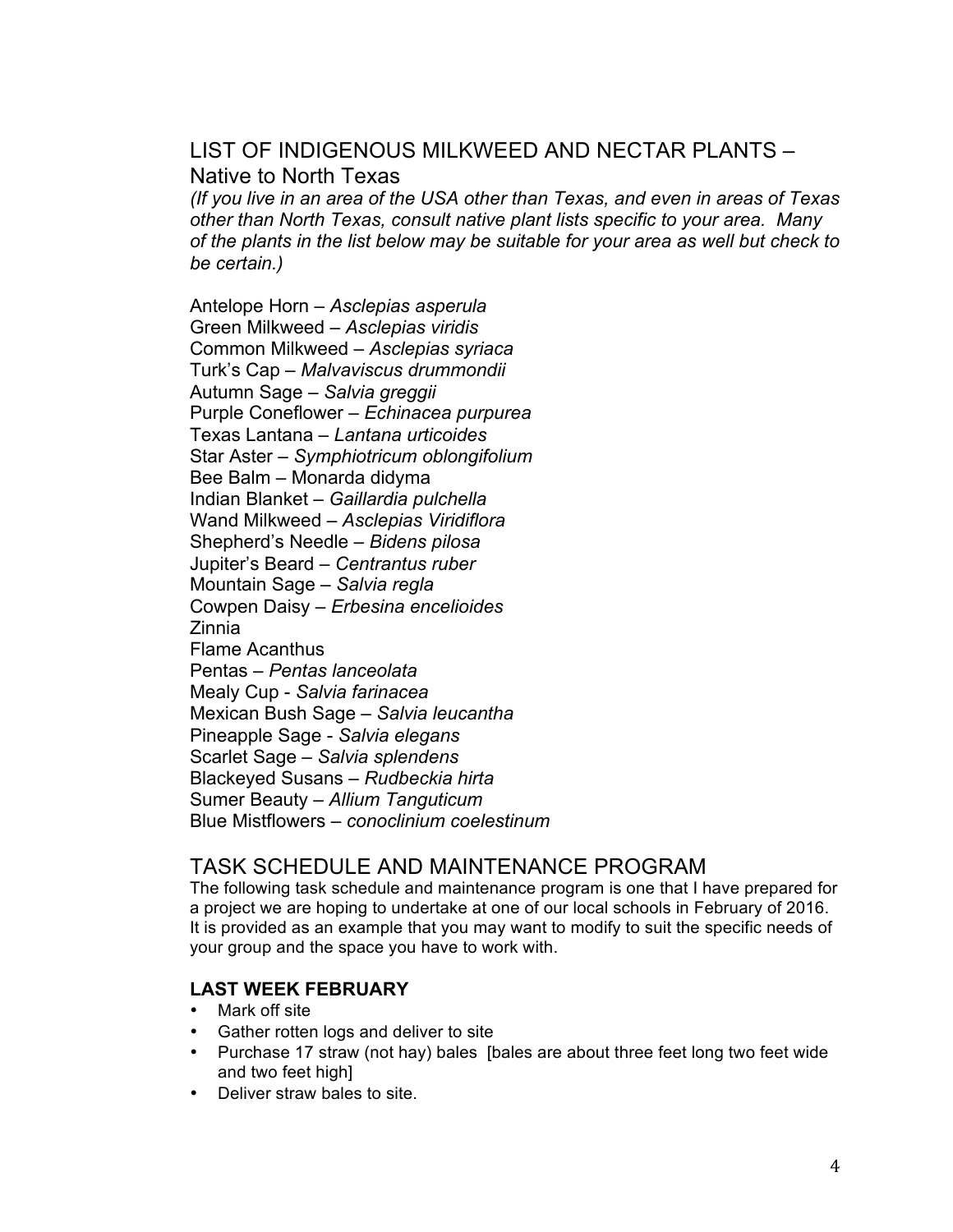# **FIRST WEEK OF MARCH**

- 1. Dig a two-foot deep three-foot wide trench where you plan to place the straw bales. [See diagram on the following page.]
- 2. Place rotten logs in trench and water thoroughly.
- 3. Add dry organic matter such as leaves on top of logs.
- 4. Add composted manure
- 5. Water thoroughly
- 6. Add green organic waste such as uncooked vegetables.
- 7. Add dry leaves on top
- 8. Mix expanded shale with soil you dug out of trench
- 9. Smooth soil back into/over trench. It may be about six inches high when finished.
- 10. Place straw bales on top of the amended soil as shown in the diagram.
- 11. Once they are in place, soak each of the straw bales thoroughly with water.
- 12.Prepare the straw bales for planting. This process will take about 12 days. We recommend watching this you-tube video on straw bale gardening:

https://www.youtube.com/watch?v=UXcA99xGHxQ

## **THIRD OR FOURTH WEEK OF MARCH**

Install the plants in the straw bales. To do this, dig out a hole for the plant, place some garden soil and root stimulant if you like. Cover and water. The prepared straw bale will provide any additional nutrients needed as it has already begun its decomposition process.

# **LATE APRIL**

Plants should be thriving. Have a grand opening to explain your unusual garden to the public.

# **MAY**

This is a time for ongoing maintenance and monitoring of the garden for eggs and caterpillars to rescue. Make sure schedule is in place with stewards identified who will watch over the garden during the summer.

## **SEPTEMBER/OCTOBER**

Reassign responsibilities. Add compost and other soil amendments if needed. Beginning the third week of September, students at your school or members of your organization should be busy rescuing Monarchs. These are particularly important because these are the fourth generation Monarchs who will fly to the Mexican highlands and lay the eggs next spring for the first generation of 2017. Ideally these Monarchs should be tagged.

## **NOVEMBER**

Maintenance work such as cutting back perennial shrubs in the garden is done now. You may also need to put some more garden soil and compost on top of the decomposed straw. Going forward, your garden will no longer have the unusual look of a straw bale garden. However the soil you prepared hugelkultur style will now be providing moisture and nutrients to continue feeding your plants. We predict that you garden in its second, third and fourth years may need no water and no additional nutrients—except in cases of extreme heat and drought. And in those times your garden will not need as much as a traditional garden. However, monitor your garden carefully—especially the first year.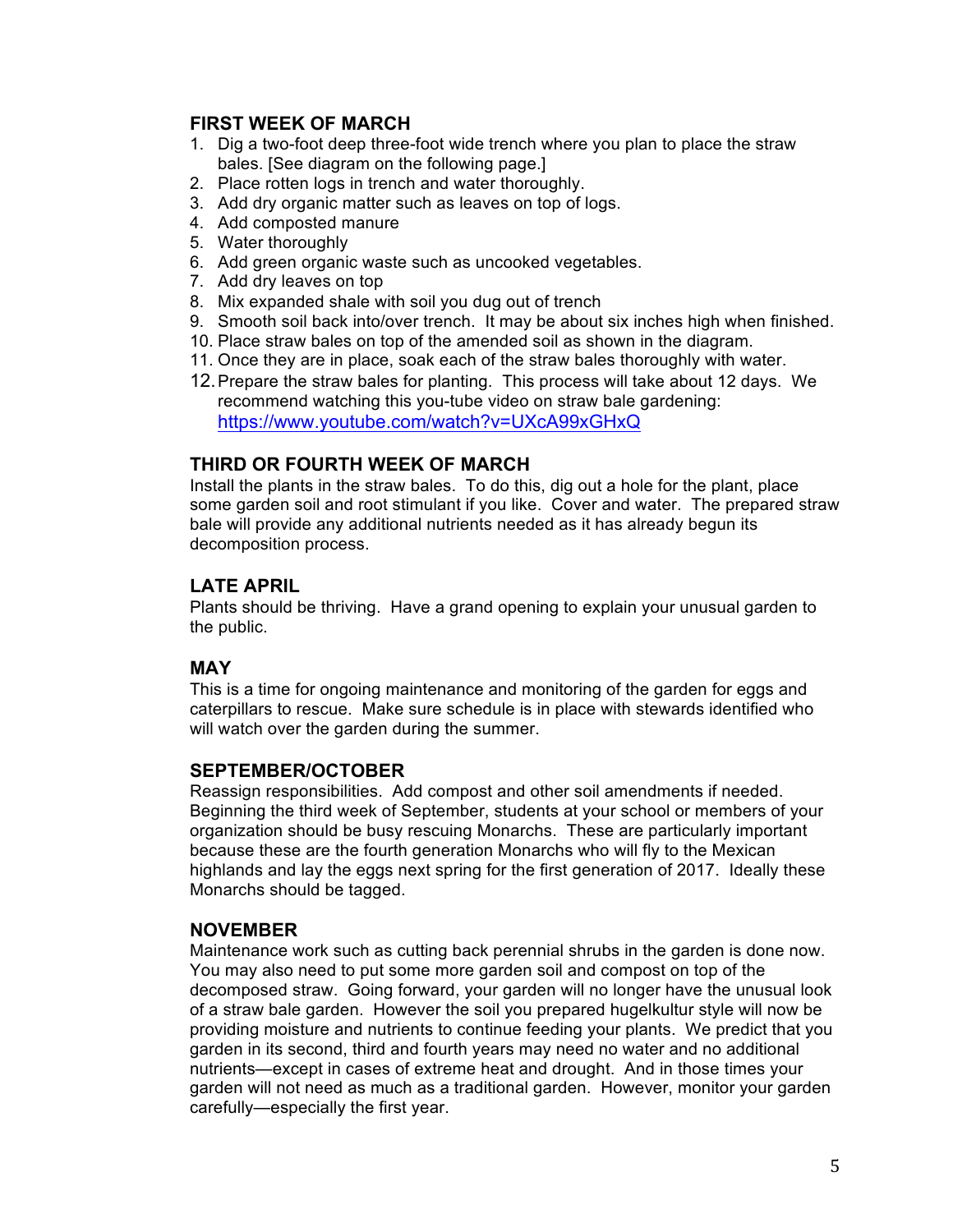# RESCUING AND RELEASING MONARCHS

Here in Garland, Texas, late September and throughout October can be busy and exciting months for the release of Monarchs. Caterpillars and eggs taken from your garden during these months in north Texas are sure to be the fourth-generation Monarchs—the ones that will migrate to the Mexican highlands and return the next year to lay eggs in south and south-central Texas.

 $\mathcal{L}_\text{max} = \mathcal{L}_\text{max} = \mathcal{L}_\text{max} = \mathcal{L}_\text{max} = \mathcal{L}_\text{max} = \mathcal{L}_\text{max} = \mathcal{L}_\text{max} = \mathcal{L}_\text{max} = \mathcal{L}_\text{max} = \mathcal{L}_\text{max} = \mathcal{L}_\text{max} = \mathcal{L}_\text{max} = \mathcal{L}_\text{max} = \mathcal{L}_\text{max} = \mathcal{L}_\text{max} = \mathcal{L}_\text{max} = \mathcal{L}_\text{max} = \mathcal{L}_\text{max} = \mathcal{$ 

Thus, the most exciting part of the Monarch season for our friends in northern Mexico, south and south-central Texas will likely be late March and early April. The caterpillars and eggs found during this time will be the first generation of Monarchs for the year.

# RESCUING MONARCHS

It's a good idea to monitor the milkweed leaves and other leaves of host plants if you have them in your garden throughout the growing season (as long as they are green). In north Texas this usually means from late April all the way up to the first killing frost in November. When you find an egg or a caterpillar, remove it from the garden as soon as possible and place it in a container (Monarch Condo). You can purchase these containers from various websites that feature information about Monarchs, or you can purchase a nylon mesh laundry basket locally for about \$2.99.



1. Place a small milkweed plant with plenty of healthy leaves in the container. I use tropical milkweed for this purpose because it grows fine in small (about one quart) containers whereas native milkweeds with their big taproots do not. If you only have native milkweed, cut off some branches, put water in a vase and keep the milkweed fresh for the caterpillars. Be sure and keep an eye on them because they eat a lot!.

2. Don't put eggs and caterpillars in the same condo, as the caterpillars will eat the eggs.

3. I would limit three eggs or 3 caterpillars to each condo.

4. Cover the top of the condo with a hand towel. This keeps the caterpillars contained. When they make their pupas, they

will attach to this "ceiling" of their condo.

## **HOW LONG DOES IT TAKE?**

The time it takes a Monarch to progress from a speck on a milkweed leaf into its fully realized self will vary according to certain environmental conditions mainly temperature. However, in general, this is what you can expect:

**1.** The egg stage lasts 3 to 8 days.

2. The larval or caterpillar stage lasts from 9 to 14 days. The caterpillar molts (sheds its skin) five times. The intervals between the molts are called "instars."

3. The pupa or chrysalis stage lasts 8 to 15 days.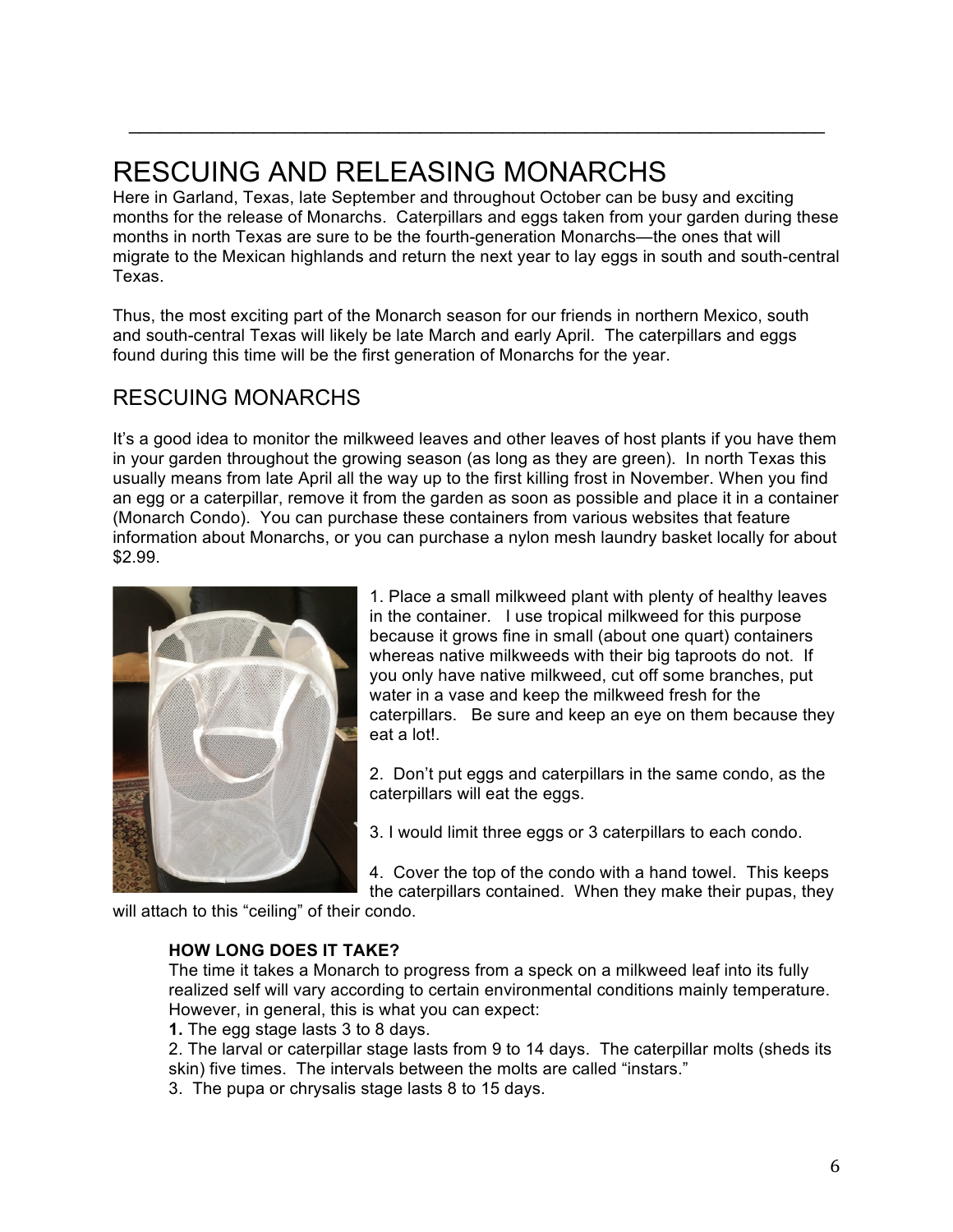# RELEASING MONARCHS

Ideally, the monarch should be released from its condo within 24 hours after it has eclosed (emerged from the pupa). [*But not sooner than three hours because it needs time for its wings to dry.*] However, prompt release is not always possible. Speaking from experience I can say that it is possible to keep a Monarch alive and seemingly happy in a nylon-mesh laundry basket for up to one week.

We were forced to do this with "Happy 2016", a female Monarch that eclosed on December 31, 2015. The weather was too cold and wet to release her—certainly in Garland, Texas. However that particular week it was cold and wet in south Texas as well. During this time we fed Happy a diet of cotton balls soaked in organic sugar water; marigold flowers from our yard; and watermelon. She especially seemed to like the watermelon. This monarch did not seem to be stressed at all about being inside the condo. In fact, when it came time to release her near Raymondville, Texas, she was reluctant to leave and took some coaxing.

#### IDEAL WEATHER FOR RELEASE

Ideally, there should be little to no wind. The day should be dry and sunny with an air temperature above 60 degrees Fahrenheit. Butterflies are cold-blooded. They need the sun. Releasing monarchs in the wind and rain greatly reduces their chances for survival.

#### WHERE TO RELEASE

Ideally the Monarch should be released in a garden with nectar flowers and bushes for protection. Releasing them in a large open field makes them vulnerable to predators.

#### HOW TO RELEASE

A rewarding method is to gently push your index finger under the front feet of the Monarch. They will climb on board and then you can lift your hand out of the laundry basket. The Monarchs I've released have all been reluctant to leave my hand. I move my hand near a nectar plant and eventually they will either hop off or fly away.

#### **PUBLICITY**

If you are able to schedule an event around the release, this is a great way to educate your community regarding the Monarch and the importance of pollinators to our food chain.

\_\_\_\_\_\_\_\_\_\_\_\_\_\_\_\_\_\_\_\_\_\_\_\_\_\_\_\_\_\_\_\_\_\_\_\_\_\_\_\_\_\_\_\_\_\_\_\_\_\_\_\_\_\_\_\_

# DEALING WITH CONTROVERSY

As with any human endeavor, one can expect controversy. Rescuing Monarchs and building habitats for them can be viewed as interfering with the natural order of things. And yes it is.

However, what is being undertaken here are corrective measures to undo damage to the natural order of things due the overuse of herbicides over the past 20 years. Since the 1990's we have seen a 90% decline in the appearance of the Monarch butterfly. Most scientists attribute this decline to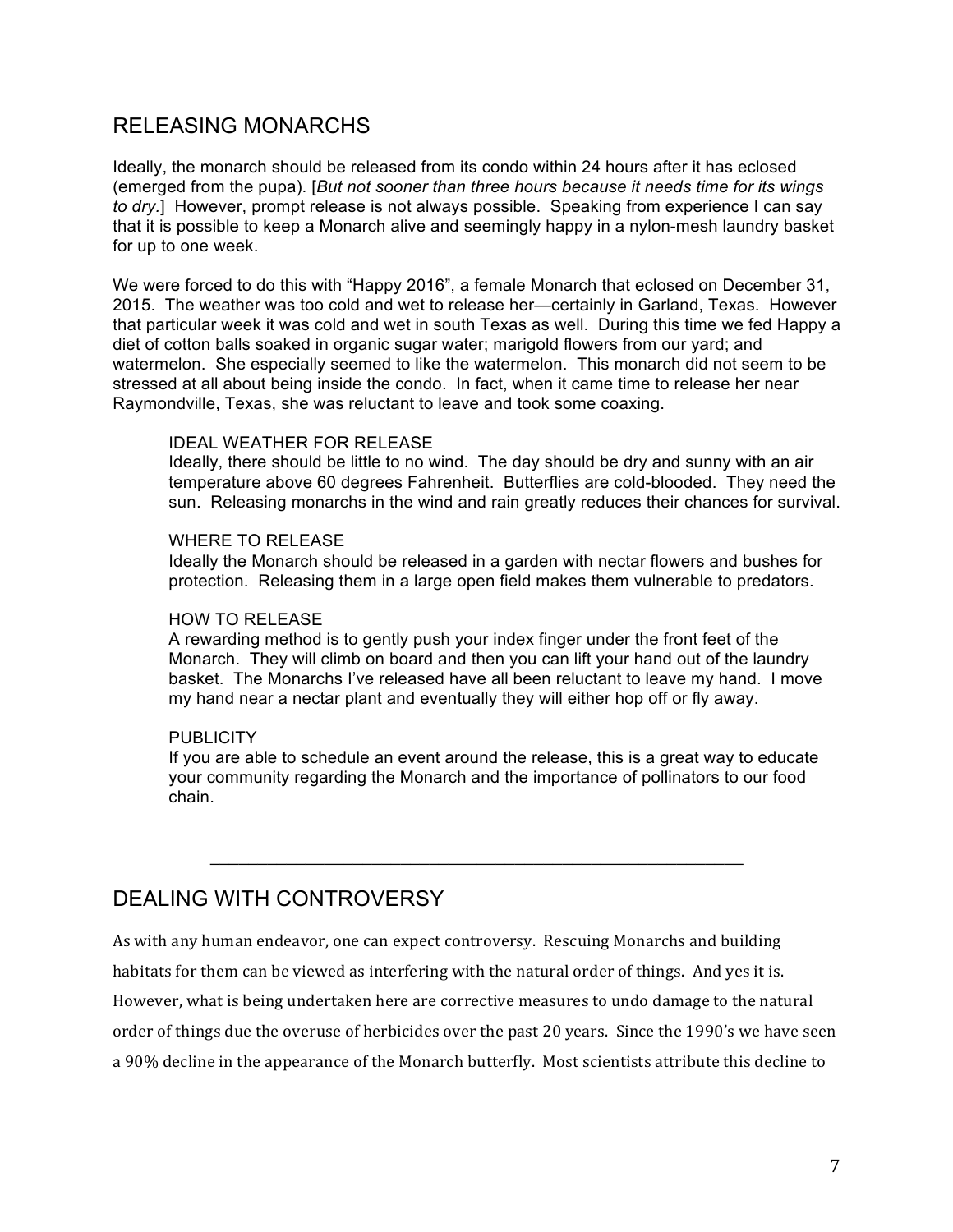the decrease in the milkweed plant habitat due to the extensive use of herbicides. The US government has launched a \$3.2 million project to restore the milkweed plant in the USA.

It is estimated that in the wild as few a 5% of all Monarch eggs survive to become adults whereas as many as 96% of all rescued eggs and caterpillars reach adulthood and are released into the wild. Thus at least for the next few years, until their natural habitat of milkweed can be restored, rescue and release will be an important part of the Monarch's survival as a species.

# IMPORTANCE OF RECORDKEEPING

Keeping track of your experiences with Monarchs and sharing this information with others will help to further the efforts to restore the Monarchs to a safe number. This year Loving Garland Green may order a Monarch Watch Tagging Kit from Monarch Watch. Org. These kits come with the tags and instructions and are sold for \$15 each. Our board is currently making this determination. We first need to understand the process better. The kits are sent out the first of August, near the beginning of the migration of the Monarchs. The primary purpose as I understand is to map the migration routes. I would be more interested in learning about the survival of fourth generation Monarchs. For example, if we tag and release Monarchs next fall, it would be fun to see that some of them made it back the next year to deposit eggs here in Texas for the first generation of the new year. 

# PLANTING MILKWEED MAY BE ALL THAT IS NEEDED FOR SOME.

It often is not necessary for residents to plant an entirely new flower garden. Many folks already have more than enough flowers (nectar plants) whether native or not to attract butterflies and other pollinators. All that is needed is to add some milkweed. Here in north Texas, you can obtain milkweed plants and seeds from various sources. A list of milkweed resources follows in the Appendix.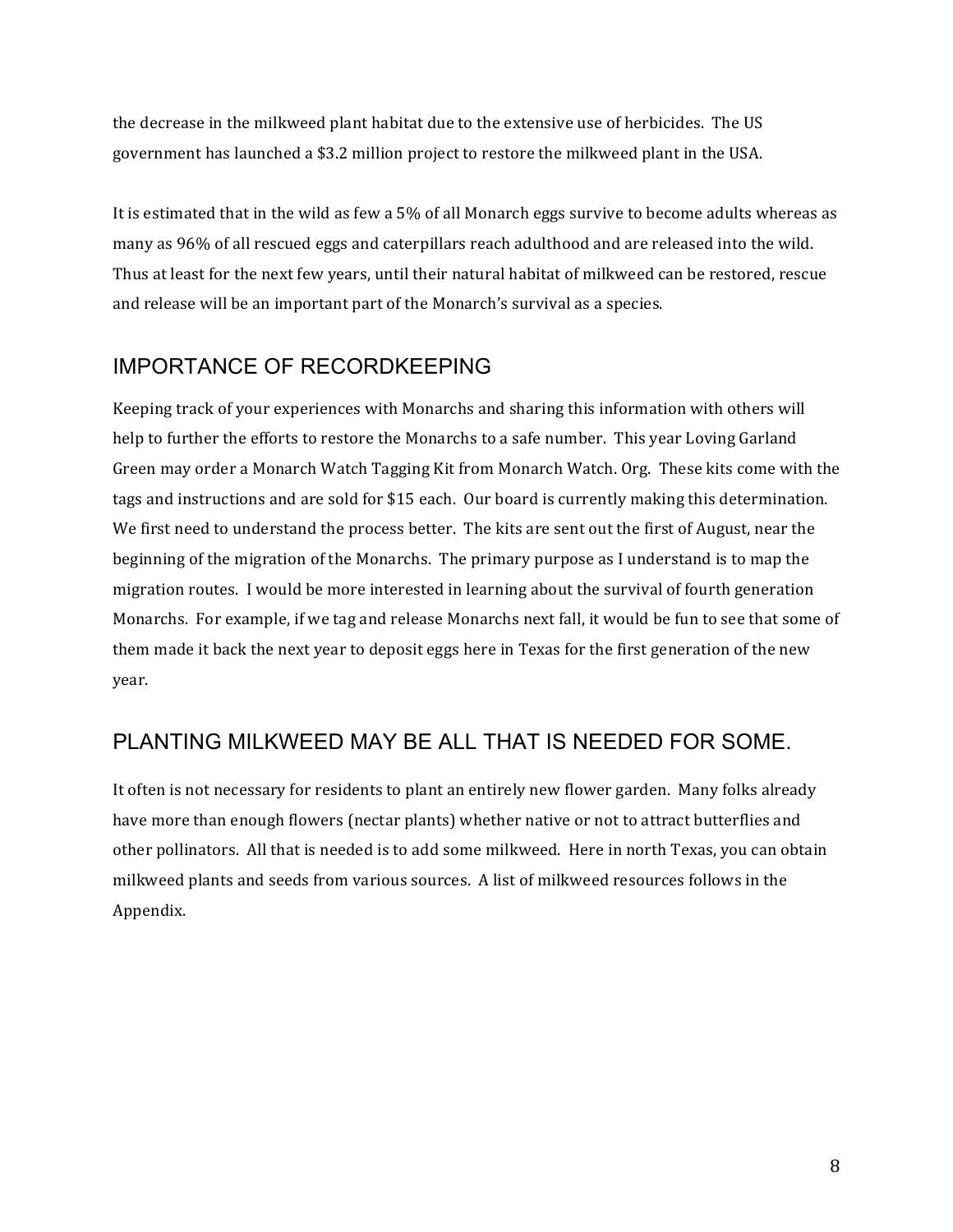# STRAW BALE/HUGELKULTUR MONARCH GARDEN

Garden Design by Elizabeth Berry – Loving Garland Green

The diagram below shows the proposed configuration of the straw bales. The bales are approximately 18 inches wide, 3 feet long and 2 feet high. The beds will be about four feet wide and the plants easily accessible from at least two sides.

By the end of the first year we anticipate the straw will have largely decomposed into rich organic matter. Garden soil and compost will be added around the plants at that time. In the meantime, the rich underlying matter in the hugelkultur will also be ready to supply moisture and nutrients ongoing to the plants. This design with the rotting logs and other organic matter emulates what happens on the forest floor. Also the compactness of this garden provides the intimate, protective setting that Monarchs like.

The two circles shown below could be spaces for warming rocks, puddling pools or a large container with more plants.

You can experiment with the design by adding more bales or by using fewer bales.

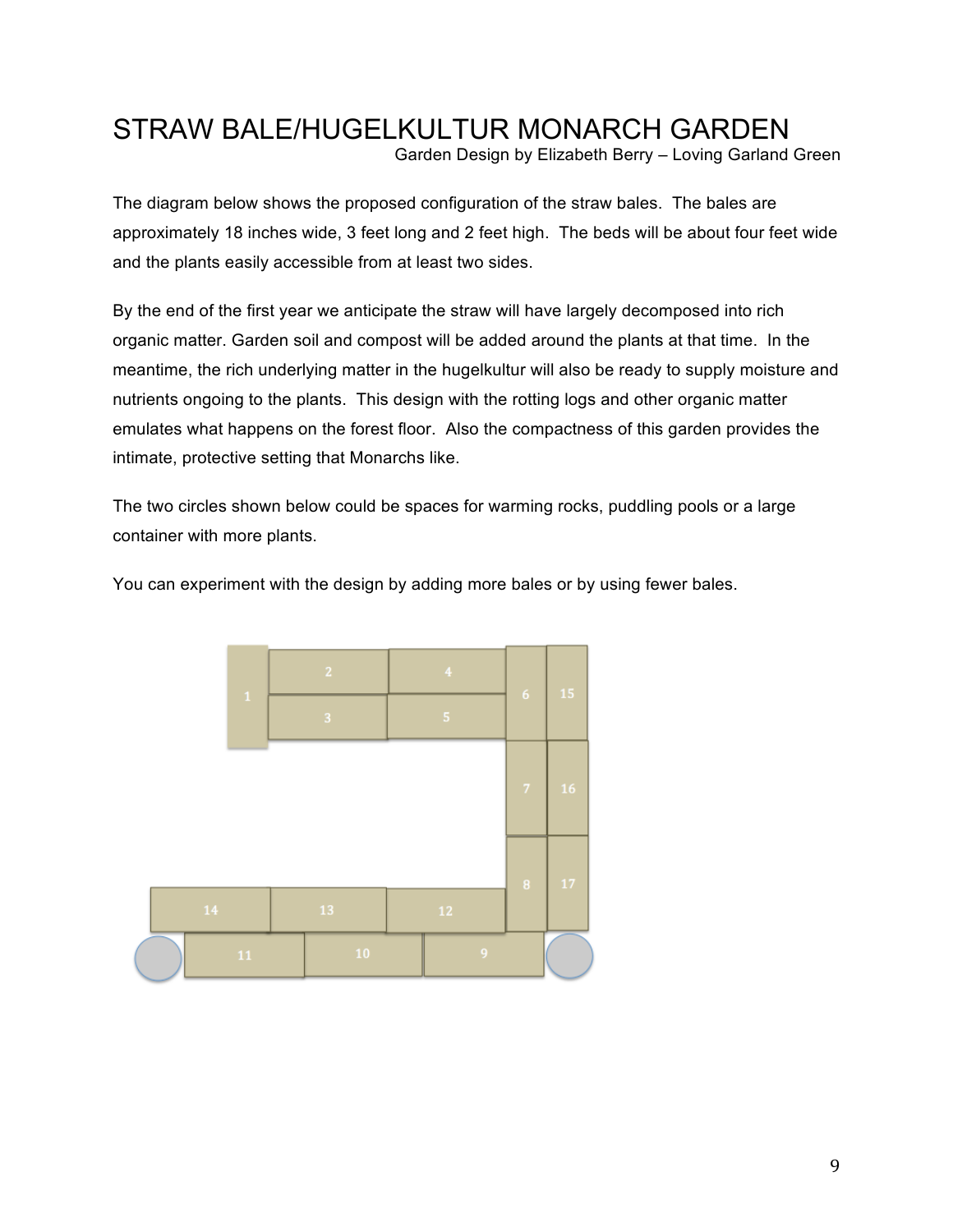# APPENDIX MILKWEED RESOURCES

If you are looking for some milkweed plant or seeds, the following resources may help you to find them.

# TEXAS SPECIFIC SOURCES

# **1) Texas Discovery Gardens Butterfly House – Fair Park – Dallas Texas**

## **Butterfly Plant Sale**

**Member's Preview Sale: April 8, 2016 from 4 pm – 7 pm Public Sale: April 9 and 10, 2016 from 10 am - 2 pm** Rare native pollinator-friendly plants are our specialty. Many are hard to find in local nurseries! Our Members' Plant Sale allows you to shop before the Saturday rush! Members also receive 10% off plants.

# **2) Loving Garland Green**

In the fall of 2016 we hope to have lots of milkweed to share with the public.

# **3) Texas Parks and Wildlife Department**

Tpwd.texas.gov

# **4) Native American Seed, TX**

(800) 728-4043 info@seedsource.com http://www.seedsource.com/

Available Species: **Butterfly Milkweed** (*Asclepias tuberosa*) **Antelope Horns** (*Asclepias asperula ssp. capricornu*) **Green Antelopehorn** (*Asclepias viridis*) **Swamp Milkweed** (*Asclepias incarnata*) **Common Milkweed** (*Asclepias syriaca*) **Showy Milkweed** (*Asclepias speciosa*)

# **5) Garden4Butterflies, TX**

(972) 658-2918 garden4butterflies@outlook.com http://www.garden4butterflies.com/

Available Species:

**Green Antelopehorn** (*Asclepias viridis*) **Antelope Horns** (*Asclepias asperula ssp. capricornu*) **Butterfly Milkweed** (*Asclepias tuberosa*) **Swamp Milkweed** (*Asclepias incarnata*)